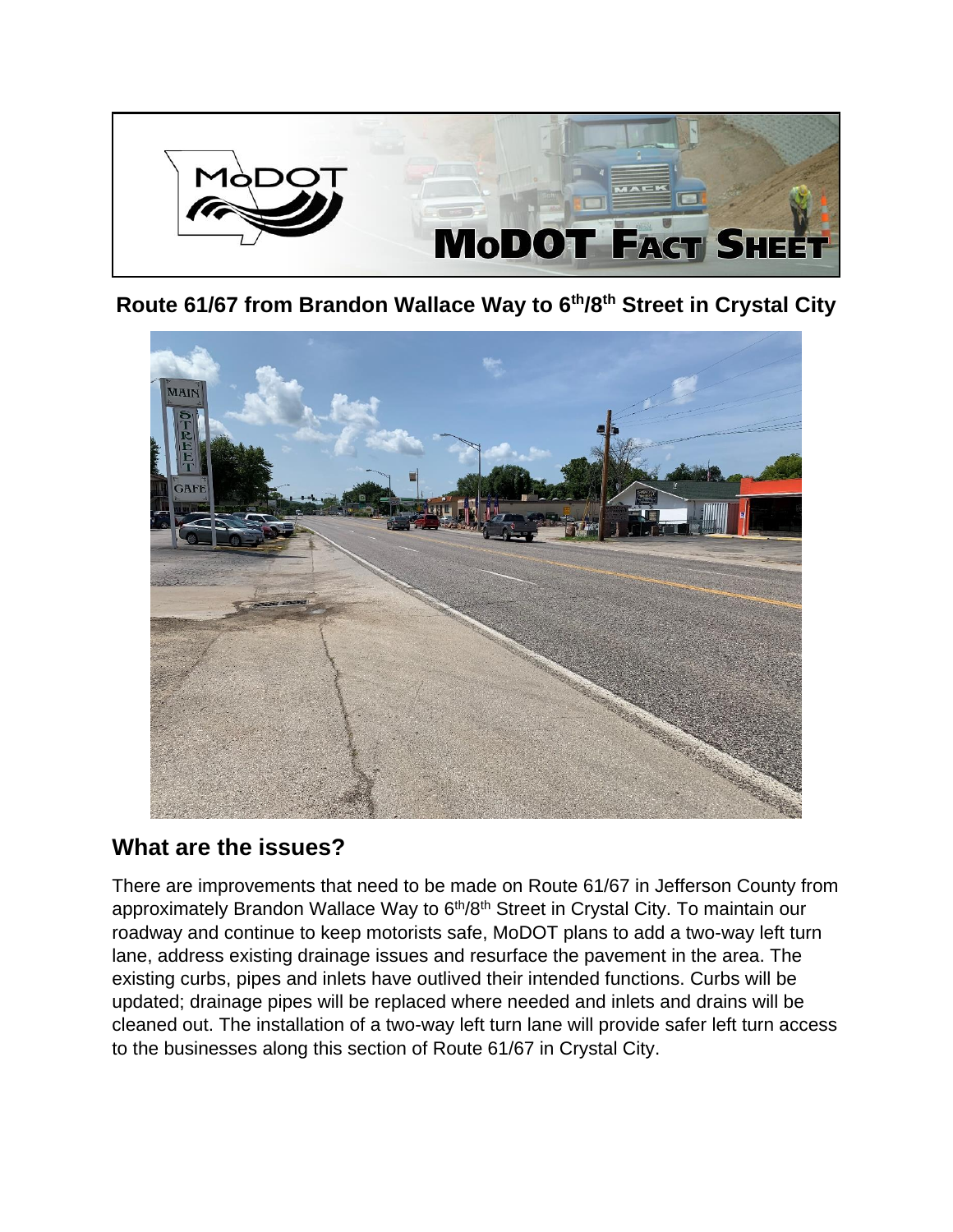# **What are the anticipated impacts?**

Construction details have not been finalized at this time. MoDOT will work with property owners to ensure access is available during construction.

#### **How much will the project cost?**

Construction cost is estimated at \$2.3 million.

### **Is MoDOT acquiring property from landowners?**

MoDOT will need to acquire some property or obtain temporary easements.

|--|

| <b>Right of Way property</b><br>acquisition | Delayed           |
|---------------------------------------------|-------------------|
| <b>Contract Award</b>                       | February 2023     |
| <b>Construction begins</b>                  | <b>March 2023</b> |
| <b>Construction expected</b>                | <b>Fall 2023</b>  |
| completion                                  |                   |



**An example of a two-way left turn lane**